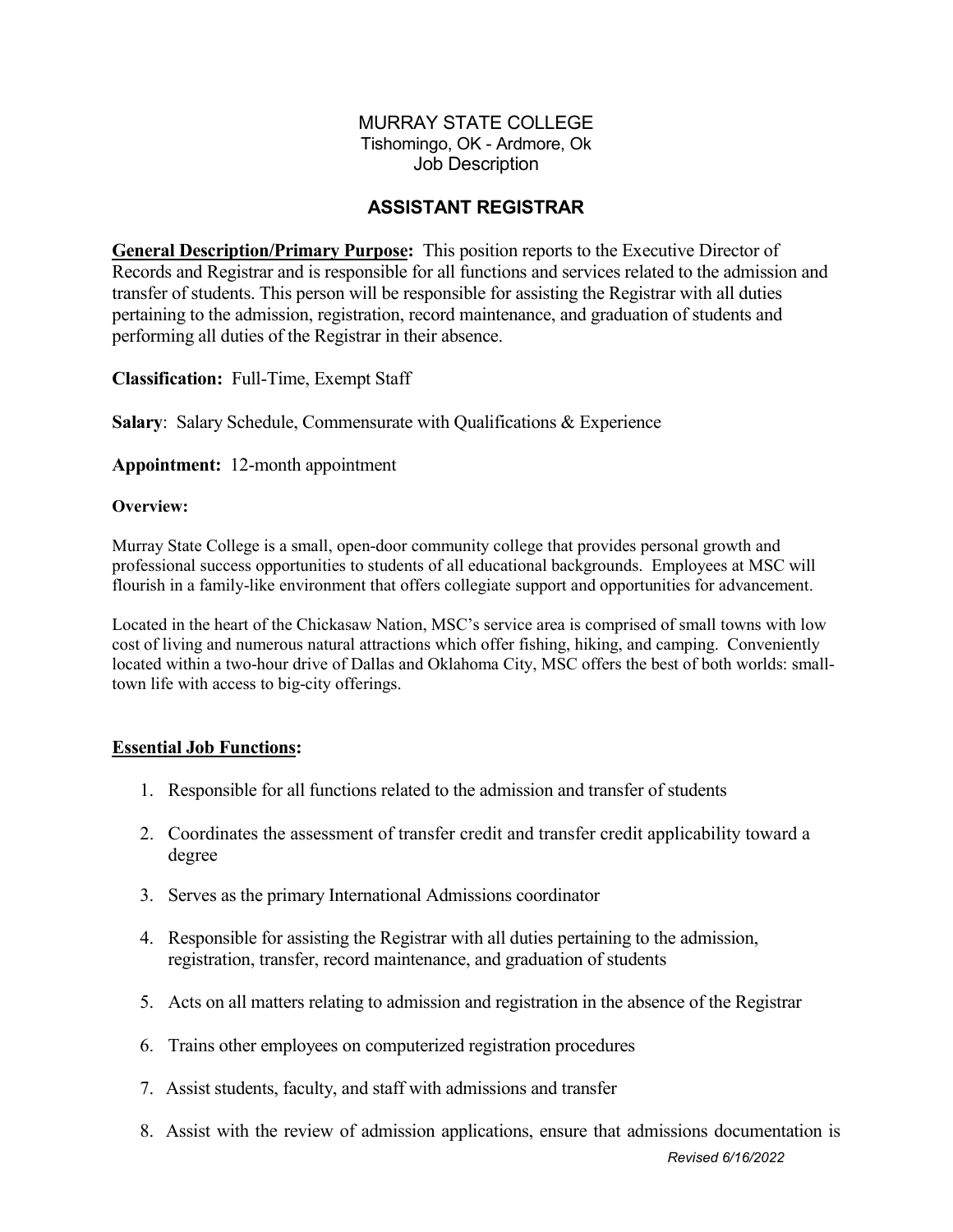complete, and ensure that data in the computerized system is accurate

- 9. Responsible for online transcript requests for prospective, current, and former students
- 10. Assist with entering data into the computerized registration system. This includes processing admission applications, updating student demographic information, submitting felony admission applications for background checks, etc.
- 11.Responsible for electronic correspondence with students, staff, and faculty
- 12.Responsible for processing and distributing incoming mail
- 13. Assist with the ACT program to download, enter and disperse information as necessary.
- 14.Responsible for the transcription of transfer credits to the computerized registration system
- 15. Assist with the evaluation and transcription of transfer credits
- 16. Assists in problem resolution regarding academic student records and routes issues to other staff as appropriate
- 17. Assists with processing of veteran's educational benefits and serves as a School Certifying Official
- 18. Resolves problems regarding academic student records in a timely, professional and courteous manner
- 19. Ensures the quality of registration and admissions data through maintenance of the database, working with the Registrar to ensure policies and procedures are enforced and proper records maintained, and processing withdrawals, cancellations, administrative withdrawals, enrollments, and canceled classes accurately and timely
- 20. Assists Registrar with the evaluation of credits earned for degree completion/graduation
- 21. Adheres to all institutional policies and procedures and all federal and state regulations
- 22. Attend professional development meetings on campus and statewide
- 23. Supports the mission, vision, values, and goals of the institution
- 24. Investigates and develops ways to meet and improve services to prospective, enrolled, and former students
- 25. Exhibit pro-active attitudes and actions and perform job duties in a timely manner
- 26. Maintain NIMS training as required, including the IS-700.a and IS-100.HE tests
- 27. Serves on committees relevant to admissions and registration as assigned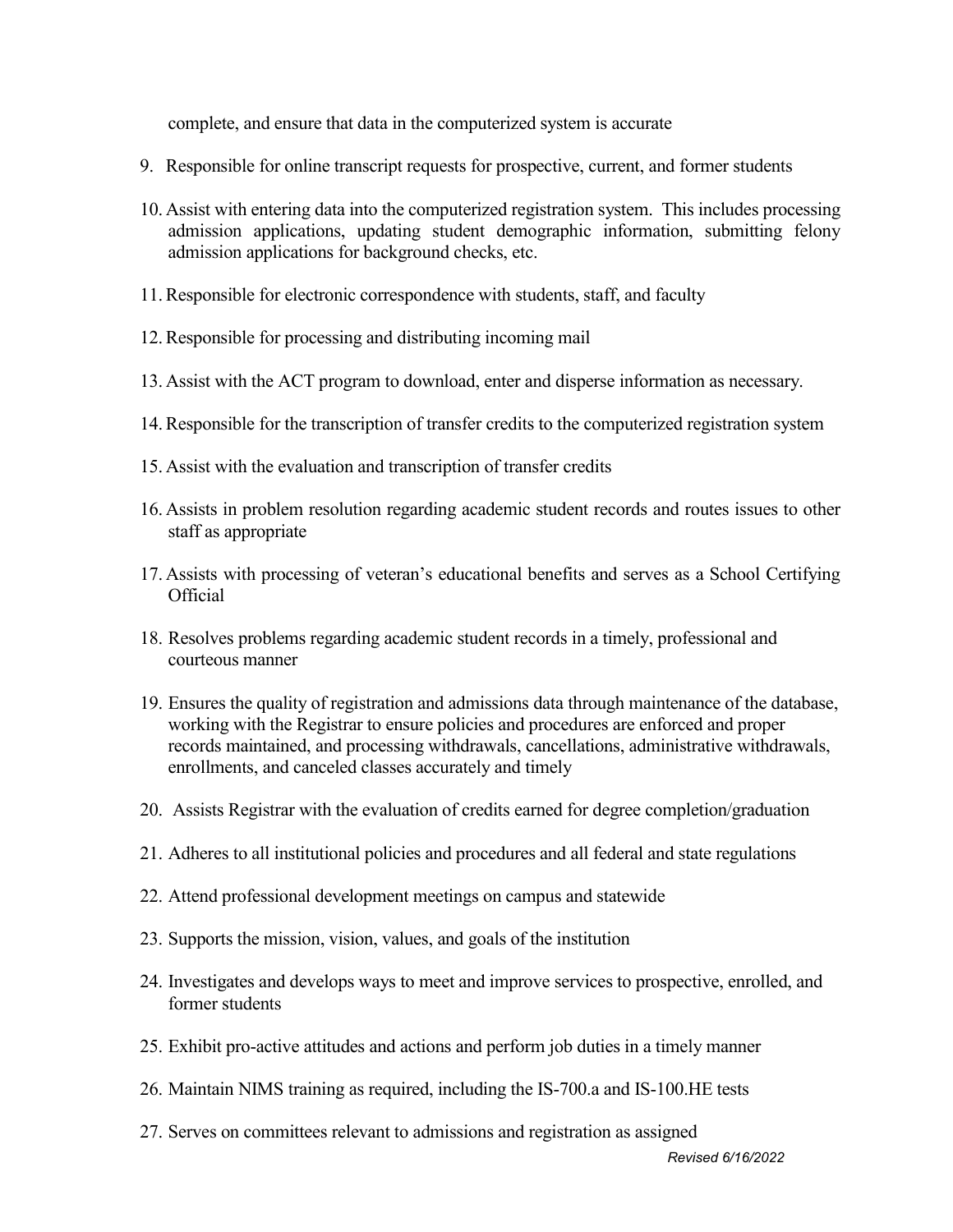- 28. Performs other duties and responsibilities as assigned
- 29. To meet objectives of virtual work-related situations and/or extended periods when working from home, all faculty and staff must have access to 24/7 reliable off-campus Internet.

**Required Knowledge, Skills, and Abilities:** Individuals must possess the following knowledge, skills, and abilities or be able to explain and demonstrate that the essential job functions can be performed, with or without reasonable accommodation, using some other combination of skills and abilities.

- Ability to use a computer and input/retrieve data.
- Persistent attention to detail.
- Ability to communicate effectively, both orally and in writing.
- Ability to gather, organize, prioritize, and analyze information, problem-solving skills.
- Ability to meet deadlines.
- Ability to use all equipment in the office, including but not limited to telephone, computer, typewriter, printers, copy machine, FAX machine, etc.
- Ability to work cooperatively with other employees to accomplish common goals.
- Demonstrate knowledge of federal and state regulations.
- Demonstrate skills in Word, Excel, and PowerPoint as well as software and systems relevant to the Registrar & Admissions Office.

### **Other Ergonomic Requirements:**

This position requires sufficient manual dexterity to operate all equipment within the office complex, including but not limited to telephone, computer, typewriter, printers, copy machine, and FAX machine. Sufficient manual dexterity to perform computer operations throughout an 8-hour day is required. Some amount of sitting, standing, stooping, kneeling, bending, crouching, lifting, walking, climbing, reaching, and carrying is required. All individuals are required to perform these movements without significant risk of injury to themselves or others or to otherwise demonstrate or explain how they can perform the essential functions of the job.

### **Hours**

This position will generally require a 40-hour work week, Monday thru Friday, 8:00 a.m. to 5:00 p.m. However, job responsibilities may require work and/or travel at various hours.

### **Image**

Murray State College employees are expected to maintain a neat, well-groomed, and professional image at all times while performing their responsibilities.

### **Background Check**

The successful candidate must give permission to have a formal background check conducted and employment is contingent upon the results of the national criminal and sex offender background check.

### **Qualifications**

*Education*: Bachelor's degree or other combination of education and experience.

*Revised 6/16/2022 Experience*: Two-year college and/or university experience in student services or related areas